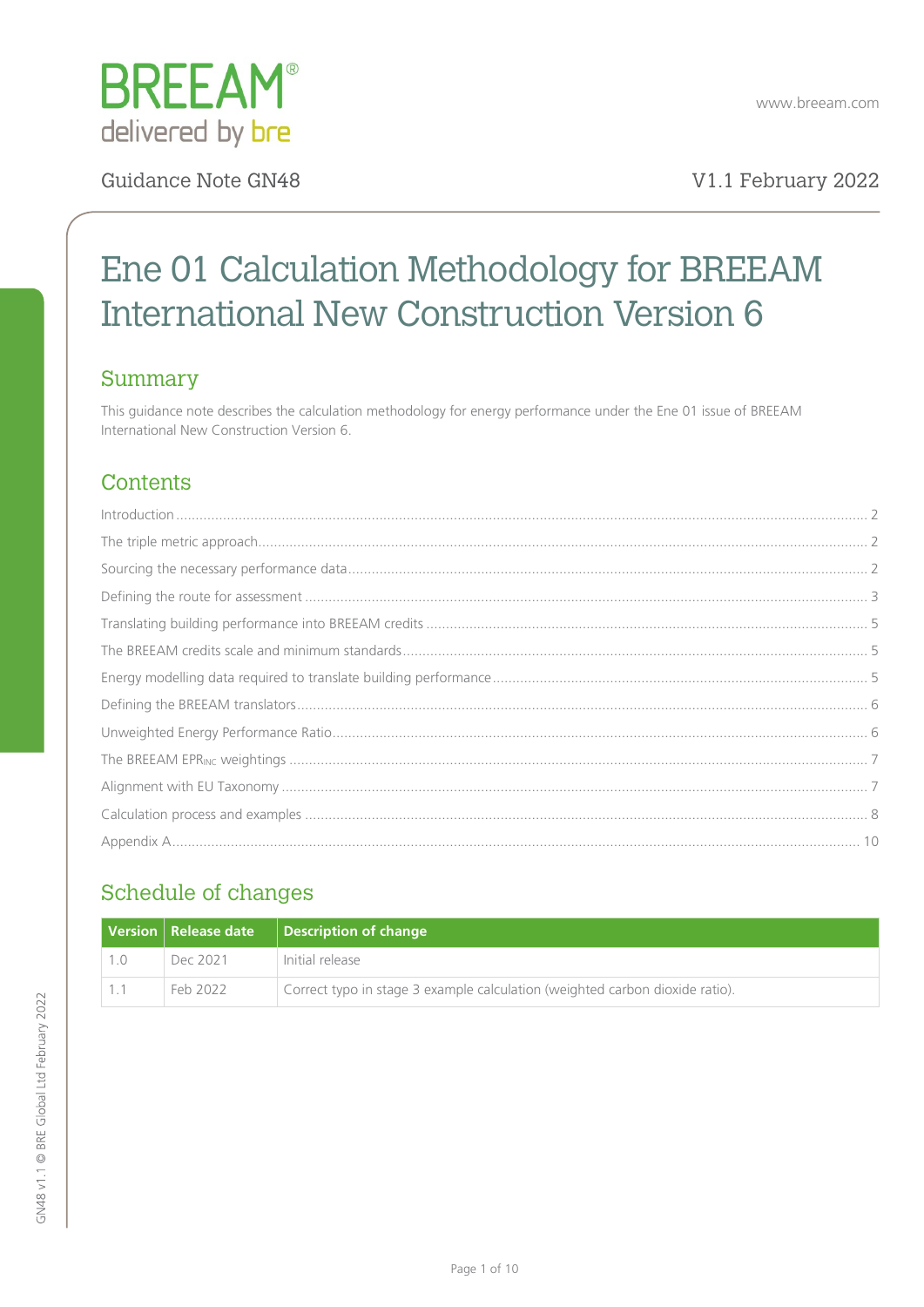

## <span id="page-1-0"></span>**Introduction**

This guidance note describes the methodology for determining the number of credits achieved for energy performance under the Ene 01 assessment issue for BREEAM International New Construction Version 6. For guidance relating to BREEAM International New Construction 2016 please see Guidance Note 25 (GN25).

The methodology uses a triple metric approach that addresses energy demand, energy consumption, and  $CO<sub>2</sub>$  emissions. The aim of using this approach is to recognise and promote designs that minimise energy consumption in buildings, and reduce the carbon emissions from that energy use.

## <span id="page-1-1"></span>The triple metric approach

Credits are awarded where the performance of the actual building exceeds that of a reference baseline. The reference baseline is set by local building regulations.

The methodology considers three **parameters** of the modelled performance of a new building:

- **Heating and cooling energy demand**
- **Primary energy consumption**
- Carbon dioxide (CO<sub>2</sub>-eq) emissions

A suitably qualified energy modelling engineer is required to calculate performance information using **Approved Building Energy Software (ABES)**. This is software which follows the **National Calculation Methodology (NCM)** of the country of assessment but may also include dynamic simulation software approved by BRE Global.

An NCM is the official calculation method used by the local building regulations to determine whether a building meets regulation requirements in a specific country. Dynamic simulation software is energy modelling software which is not specific to any country or location, and can be used anywhere to calculate performance.

It will not always be possible to use all three parameters internationally, because the local building regulations, NCM, and ABES, may not generate the required outputs. Performance information is based only on the parameters available, so at least one out of the three must be calculated.

1. The performance of each of the applicable **parameters** is based on the improvement of the actual building compared to the reference baseline (defined by the local building regulations).

2. This 'ratio of performance' is then converted to a **parameter score** using a 'performance translator'.

3. Finally, the individual parameter scores are added together to calculate the overall **Energy Performance Ratio** (EPR<sub>INC</sub>) and this value is compared to a benchmark scale to calculate the number of credits scored.

## <span id="page-1-2"></span>Sourcing the necessary performance data

Only performance data that is directly sourced from outputs generated by the ABES can be used to calculate the Ene 01 score.

There might be a difference between the parameters calculated to satisfy local building regulations, and those calculated for BREEAM. Where any of the three metrics are generated by the approved modelling software, they should be included in the calculation of the Ene 01 score, even if there are no associated mandatory compliance requirements in the country of assessment.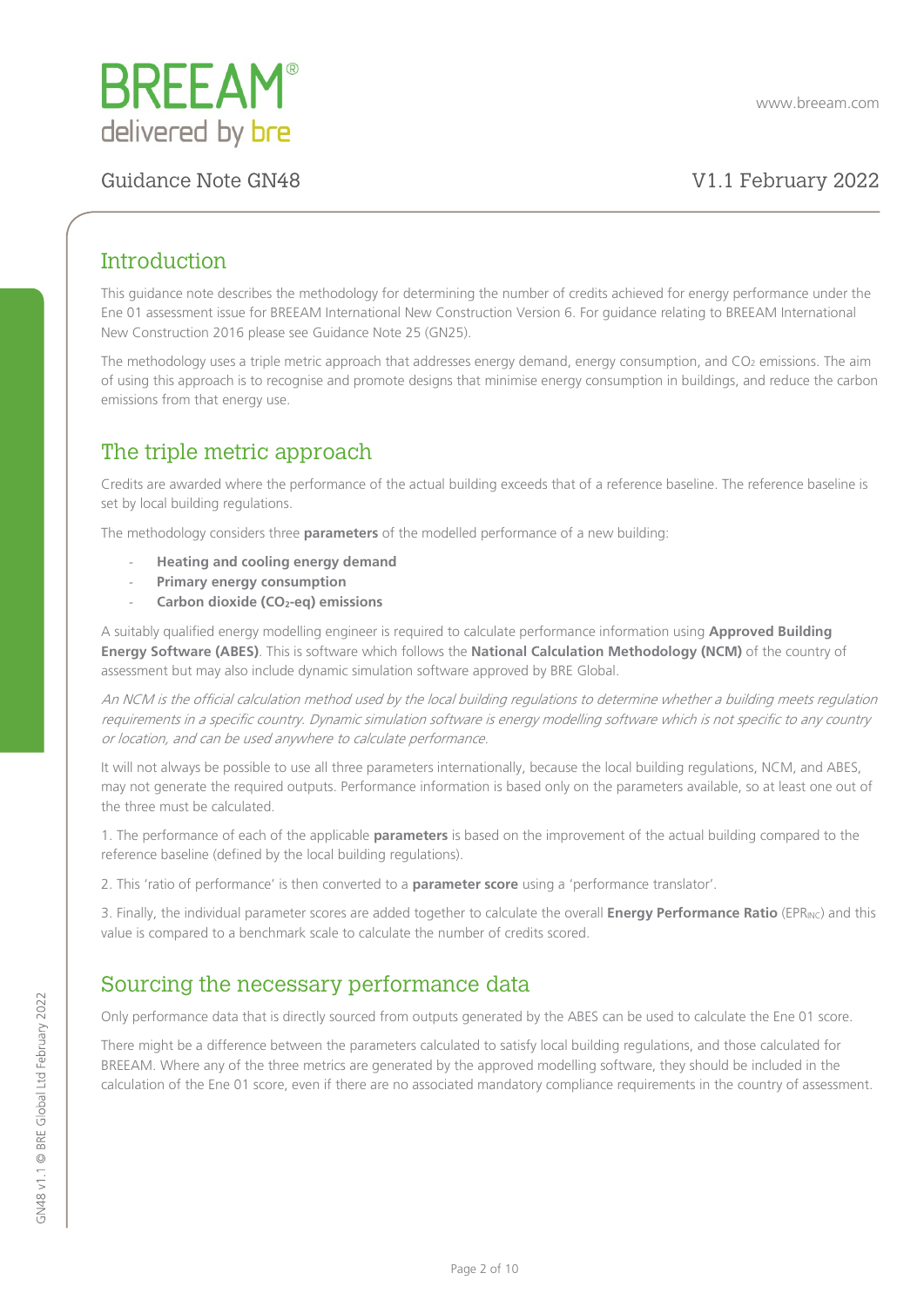

## <span id="page-2-0"></span>Defining the route for assessment

- 1. Where there is a National Calculation Method (NCM) in the country of assessment, which defines a reference building and the NCM complies with the **EU EPBD (Energy Performance of Buildings Directive)**, the Ene 01 Option 1 standard methodology must be used.\*
- 2. Where there is no NCM in place, or where the NCM does not allow the design team to carry out a full analysis of issues as defined in the EPBD, the design team may:
	- a. Carry out a more thorough analysis of the performance of the building using an alternative ABES which is not linked to an NCM.
	- b. Use the NCM, but substitute ASHRAE minimum performance requirements for reference building elements which are not defined. For instance, if ventilation and air-tightness requirements are not defined in the NCM, substitute these with ASHRAE minimum performance requirements.
	- c. Assess against Option 1 where only the performance of lighting is not defined, but credits for lighting performance may be awarded in accordance with criteria in Option 2. See CN3.6 in Ene 01 for more information.
- 3. Where the NCM does not allow the design team to undertake a full analysis of issues as defined in the EPBD, the design team may follow the assessment route flow chart (Figure 1) .
- 4. The Option 2 basic methodology is available to design teams where the above routes are not possible. As energy modelling is the preferred way to demonstrate a building's energy efficiency, only a maximum of 4 credits is available using Option 2.

\*If the NCM does not cover a building type or the Shell only / Shell and core project types, Option 1 can still be used according to the quidance given in point 2 above.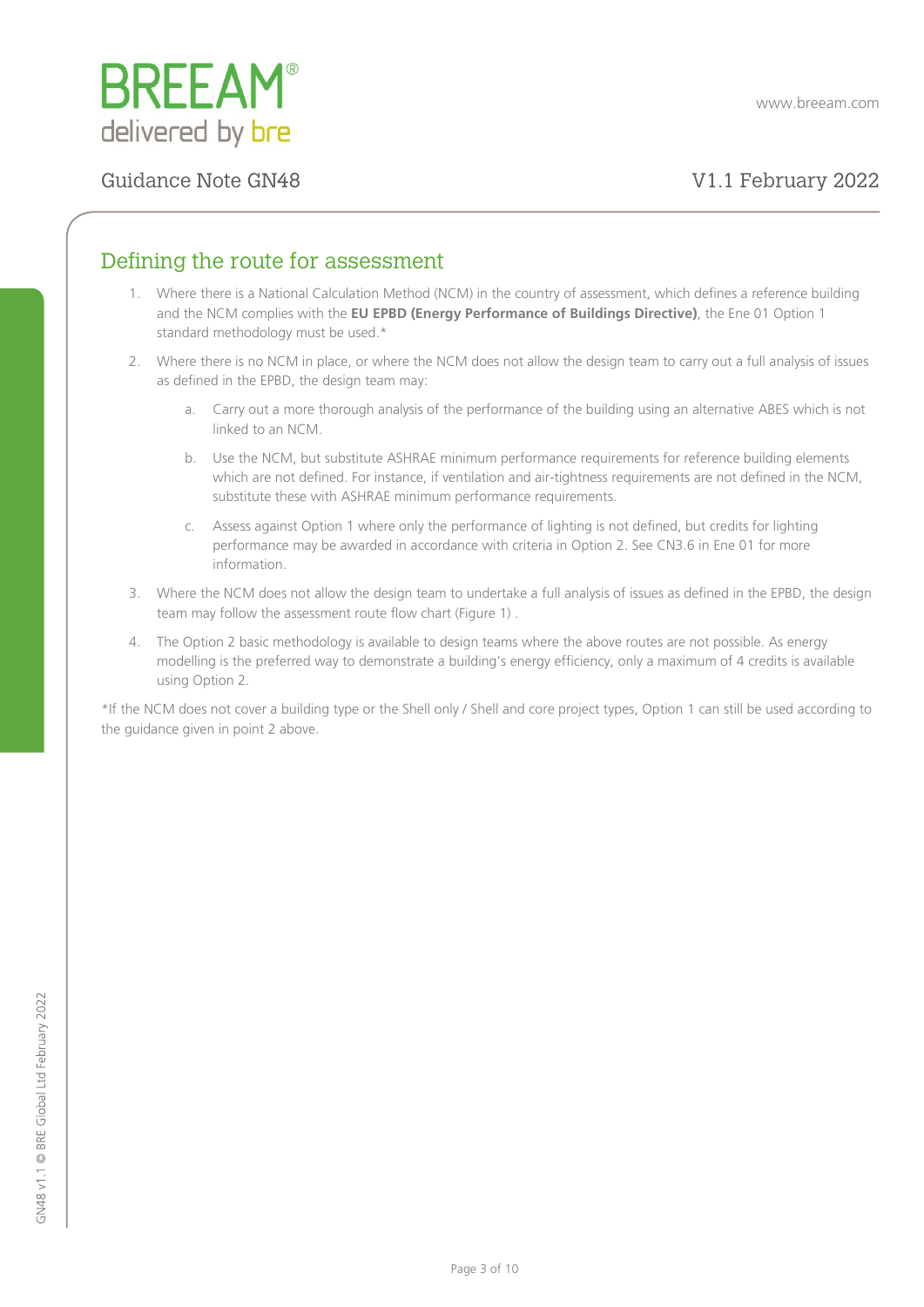



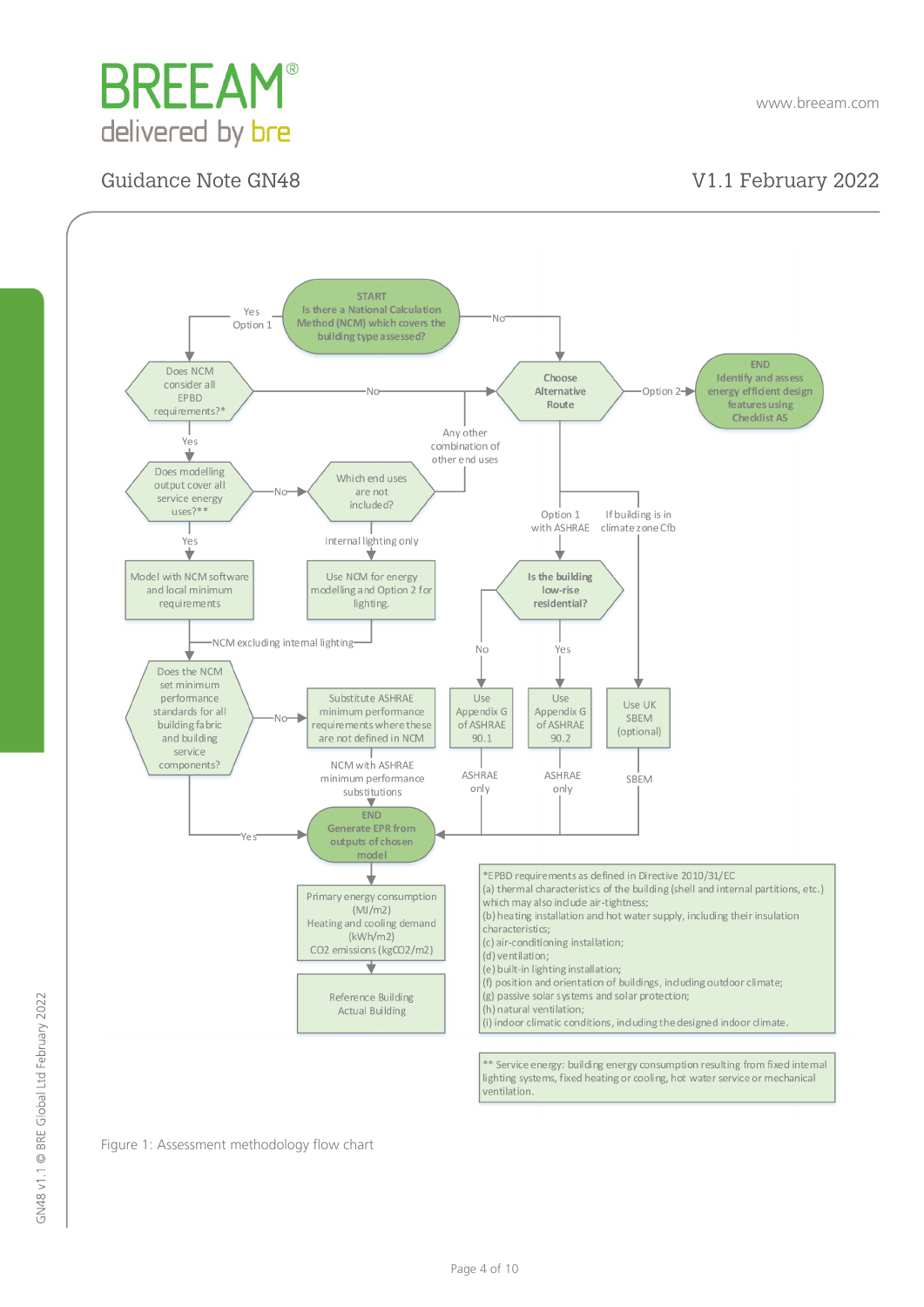

## <span id="page-4-0"></span>Translating building performance into BREEAM credits

The procedure for translating modelled building performance into BREEAM credits is described in detail below. An example calculation can be found towards the end of this document. This section includes a description of the Ene 01 credits benchmark scale.

In most cases, the performance data required to score credits is generated by the same ABES used by the design team to show compliance with building regulations.

The approved software produces a standard output document. The figures from the output document are then entered into the BREEAM Ene 01 calculator to generate the EPRINC and number of credits achieved.

## <span id="page-4-1"></span>The BREEAM credits scale and minimum standards

The credit scale is in Table 26: Ene 01 EPR<sub>INC</sub> benchmark scale in the technical manual. There are up to 9 standard credits available.

The minimum EPR<sub>INC</sub> required to achieve 1 credit is 0.1, which recognises buildings that achieve a moderate improvement over a building regulations compliant design. There is a linear scale up to an EPRINC of 0.9 for 9 credits. Table 1 provides the scheme's minimum standards for Ene 01.

With the exception of Shell only assessments, targeting the 'prediction of operation energy consumption' credits (and demonstrating that operational energy performance has been substantially improved) is an alternative way to gain credits for an Excellent rating.

Table 1: Ene 01 minimum standards

|    | <b>BREEAM credits   EPRING   Minimum standards</b> |
|----|----------------------------------------------------|
|    | $0.4$   To achieve an Excellent rating             |
| 06 | To achieve an Outstanding rating                   |

## <span id="page-4-2"></span>Energy modelling data required to translate building performance

The performance data parameters required below is sourced from the modelling outputs and manually entered in the tool:

- Building floor area (m<sup>2</sup>)
- Actual building heating and cooling energy demand  $(MJ/m^2yr)^*$
- Reference building heating and cooling energy demand  $(MJ/m^2yr)^*$
- Actual building primary energy consumption (kWh/m<sup>2</sup>yr)
- Reference building primary energy consumption (kWh/m<sup>2</sup>yr)
- Actual building emission rate ( $kgCO<sub>2</sub>-eq/m<sup>2</sup>yr$ )
- Reference building emission rate (kgCO<sub>2</sub>-eq/m<sup>2</sup>yr)
- $*$  1kWh = 3.6MJ.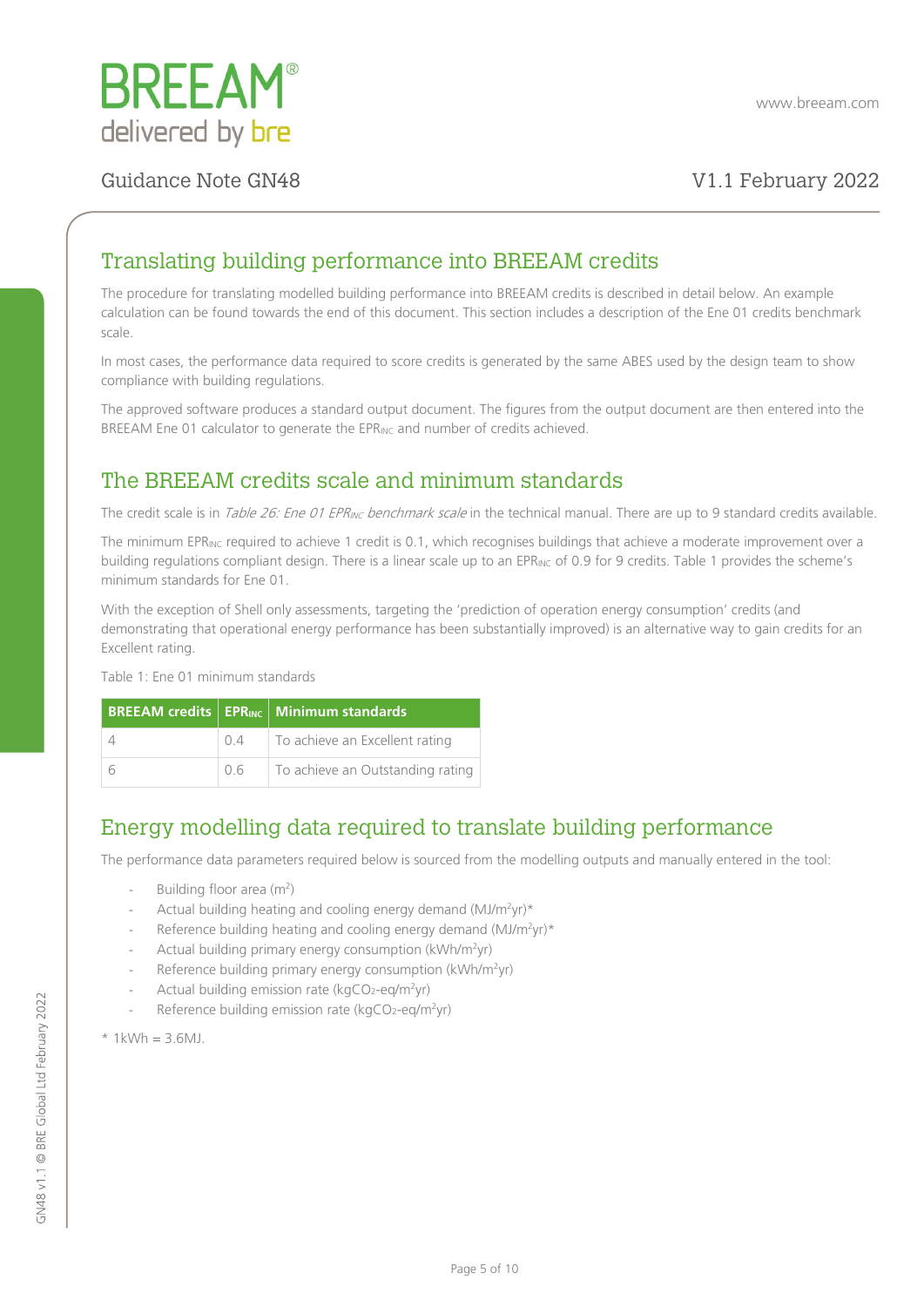

## <span id="page-5-0"></span>Defining the BREEAM translators

Performance in the parameters is not directly related to scoring in BREEAM. The performance is translated first using a **performance translator.** This is based on real data from a stock of actual buildings, representing different building types.

To align with both the original intent of this methodology (see GN25) and to be consistent with the energy performance scales for other BREEAM schemes, the performance translator curves for the three metrics have been revised.

### **Carbon**

- **Top of scale**: zero regulated carbon.
- **Middle**: 50<sup>th</sup> percentile of [actual performance ÷ reference performance] for previous INC 2016 assessments.
- Bottom: minimum standards from national building regulations.

### **Energy demand and primary energy consumption**

- Top of scale: lowest [actual performance ÷ reference performance] values observed for previous INC 2016 assessments.
- Middle: 50<sup>th</sup> percentile of [actual performance ÷ reference performance] for previous INC 2016 assessments.
- Bottom: minimum standards from national building regulations.

### <span id="page-5-1"></span>Unweighted Energy Performance Ratio

The **performance translator curves** convert the modelled performance into an unweighted **Energy Performance Ratio (EPR)**. There is one unweighted EPR for each metric that is modelled.

The EPR is derived by determining the point that the assessed building's performance, as a proportion of actual performance compared with the reference performance, intersects with the translator curve. As shown in Figure 2 - Example Ene 01 performance translator curve.



Figure 2: Example Ene 01 performance translator curve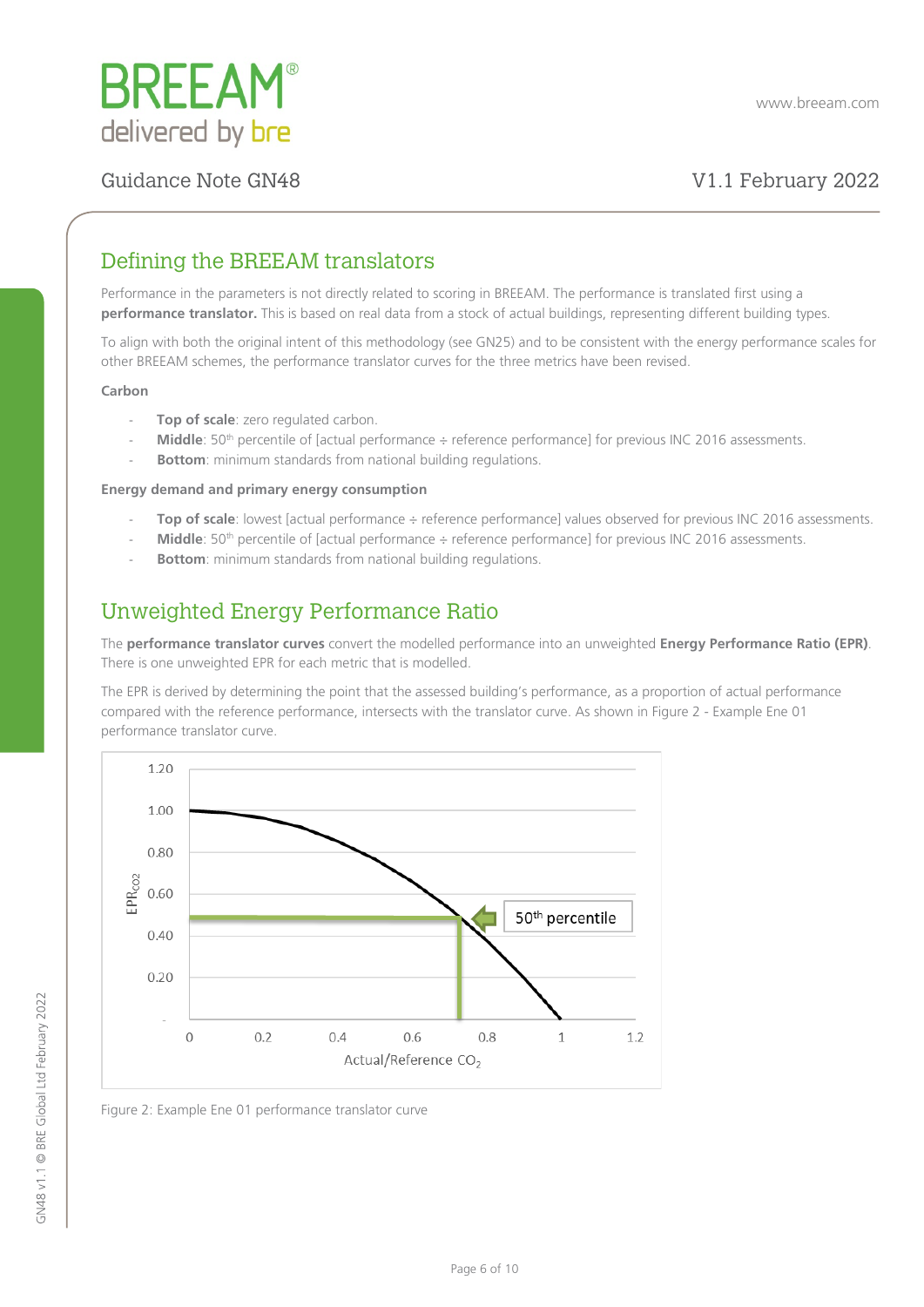

This EPR is formed from the following equation:

EPR (unweighted) =  $1 - (A/R)^n$ n

where:

EPR = Energy Performance Ratio (unweighted)

 $A =$  actual building performance

 $R =$  reference building performance

 $n = a$  function of the EPR metrics at the average proportion of actual / reference building performance.

Table 2: 'n' value for each metric

| <b>Metric</b>                              | <b>All countries</b> |
|--------------------------------------------|----------------------|
| Building heating and cooling energy demand | 2.648                |
| Primary energy consumption                 | 2061                 |
| Carbon dioxide ( $CO2$ -eq) emissions      | 2 1 1 5              |

## <span id="page-6-0"></span>The BREEAM EPR<sub>INC</sub> weightings

The Ene 01 methodology gives equal weighting to all three-energy metrics to ensure that each metric is given equal consideration when assessing the overall performance in terms of credits. The weighting is calculated as 1 ÷ number of generated metrics. If all three metrics are generated, they are weighted 1/3 each. If only two or one metrics are generated the weighting would be 1/2 or 1/1 respectively.

Table 3: Weightings for each metric and country

| <b>Metric</b>                                  | <b>All countries</b> |
|------------------------------------------------|----------------------|
| Building heating and cooling energy demand     |                      |
| Primary energy consumption                     |                      |
| Carbon dioxide (CO <sub>2</sub> -eq) emissions |                      |

### <span id="page-6-1"></span>Alignment with EU Taxonomy

One of the EU taxonomy requirements for sustainable investment in new construction under the climate change mitigation objectives is to demonstrate a 10% reduction in primary energy consumption over minimum standards (referred to as nearly zero energy standards in the EU).

In BREEAM International New Construction Version 6, an additional output will be generated where this requirement has been met.

The Energy performance of buildings directive (EPBD) requires all new buildings from 2021 (public buildings from 2019) to be nearly zero-energy buildings (NZEB). According to Article 2 "nearly zero-energy building" means a building that has a very high energy performance, and very low operational energy demand. The energy demand should be covered to a very significant extent from renewable sources, including sources produced on-site or nearby.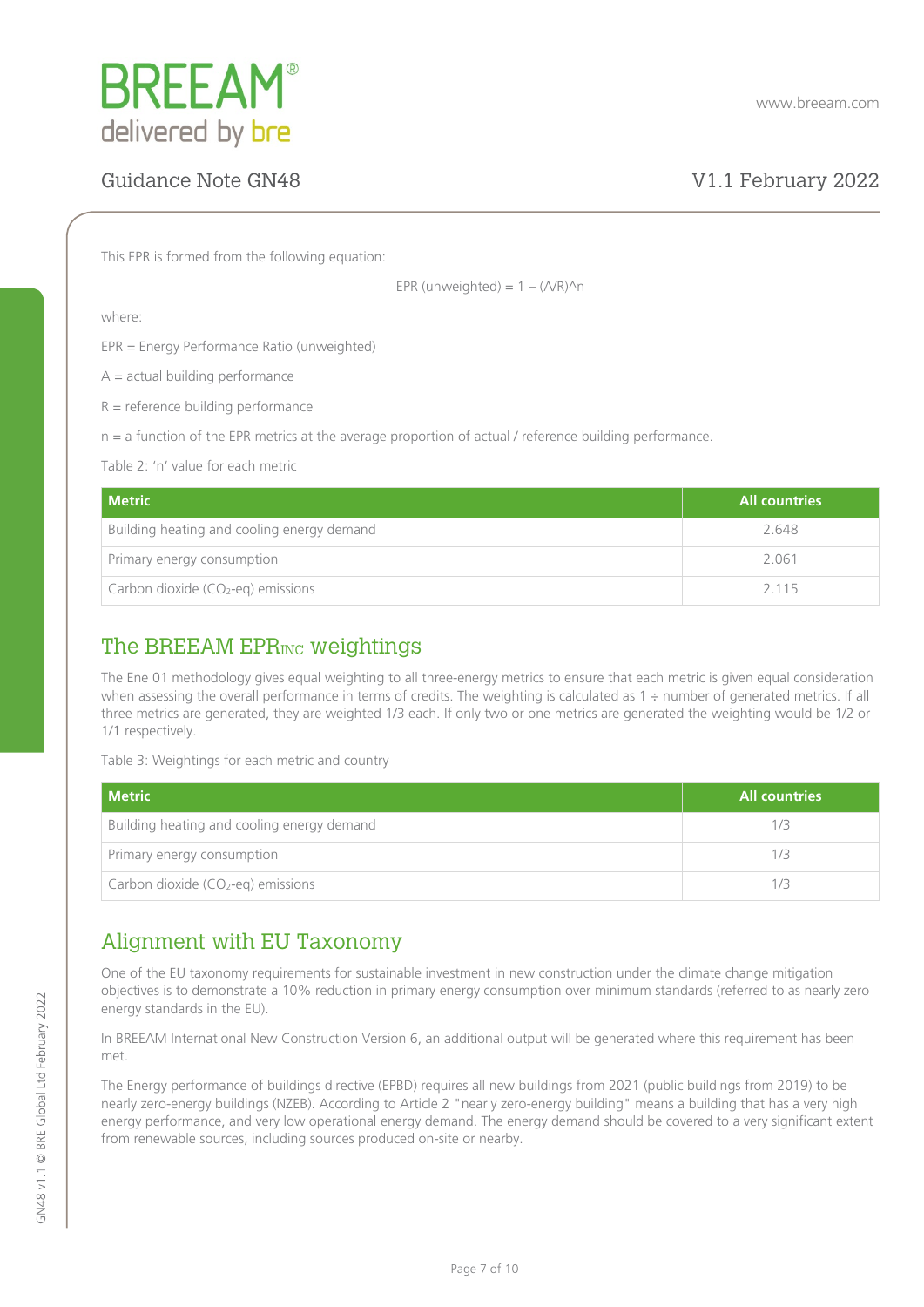

### <span id="page-7-0"></span>Calculation process and examples

### **Stage 1 - Defining the building's performance improvement ratio**

The first stage is to calculate the 'building performance improvement ratio' over the reference building. This is done for all three metrics.

To achieve a building performance improvement ratio of less than one for any of the three metrics, the building's actual performance must be better (lower demand, consumption, or emissions) than the reference performance.

|                                                                            | Actual building performance (A)                   |  |
|----------------------------------------------------------------------------|---------------------------------------------------|--|
| Building performance improvement $=$                                       | $\overline{Reference}$ building performance $(R)$ |  |
| Building demand performance ratio = $A/R$ energy demand                    |                                                   |  |
| Building primary consumption performance ratio $= A/R$ primary consumption |                                                   |  |
| Building $CO2$ performance improvement = A/R $CO2$ emissions               |                                                   |  |

### **Stage 1 example:**

| Demand (MJ/m <sup>2</sup> yr):                       | $45/80 = 0.563$   |
|------------------------------------------------------|-------------------|
| Consumption (kWh/m <sup>2</sup> yr):                 | $200/300 = 0.667$ |
| Emissions (kgCO <sub>2</sub> -eq/m <sup>2</sup> yr): | $30/50 = 0.600$   |

### **Stage 2 - Benchmarking the performance improvement against the modelled building stock**

Each of the building performance improvement figures from Stage 1 is then **translated** into an Energy Performance Ratio (EPR). The translators for each metric are the n values in Table 2.

### **Stage 2 example:**

| Unweighted demand ratio:         | $1 - (0.563 \land 2.648) = 1 - 0.218 = 0.782$ |
|----------------------------------|-----------------------------------------------|
| Unweighted consumption ratio:    | $1 - (0.667 \land 2.061) = 1 - 0.434 = 0.566$ |
| Unweighted carbon dioxide ratio: | $1 - (0.600 \land 2.115) = 1 - 0.339 = 0.661$ |

### **Stage 3 - Weighting the individual ratios for each metric**

The Energy Performance Ratios for each metric from Stage 2 are then multiplied by weightings.

These weightings reflect the maximum that each metric can contribute towards the overall Energy Performance Ratio, EPRINC, and therefore credits. International New Construction Version 6 uses a weighting factor in the Stage 3 calculation to reflect equal importance of the energy metrics:

| Stage 3 example:                  |                                                                             |
|-----------------------------------|-----------------------------------------------------------------------------|
| <i>Weighted EPR<sub>co2</sub></i> | $=$ CO <sub>2</sub> weighting x unweighted EPR <sub>co2</sub>               |
| Weighted EPR <sub>PC</sub>        | $=$ Primary energy consumption weighting x unweighted EPR <sub>PC</sub>     |
| Weighted EPR <sub>DEM</sub>       | $=$ Building heating and cooling demand weighting x unweighted EPR $_{dem}$ |

| <i>Weighted demand ratio:</i>  | $0.782/3 = 0.261$ |
|--------------------------------|-------------------|
| Weighted consumption ratio:    | $0.566/3 = 0.189$ |
| Weighted carbon dioxide ratio: | $0.661/3 = 0.220$ |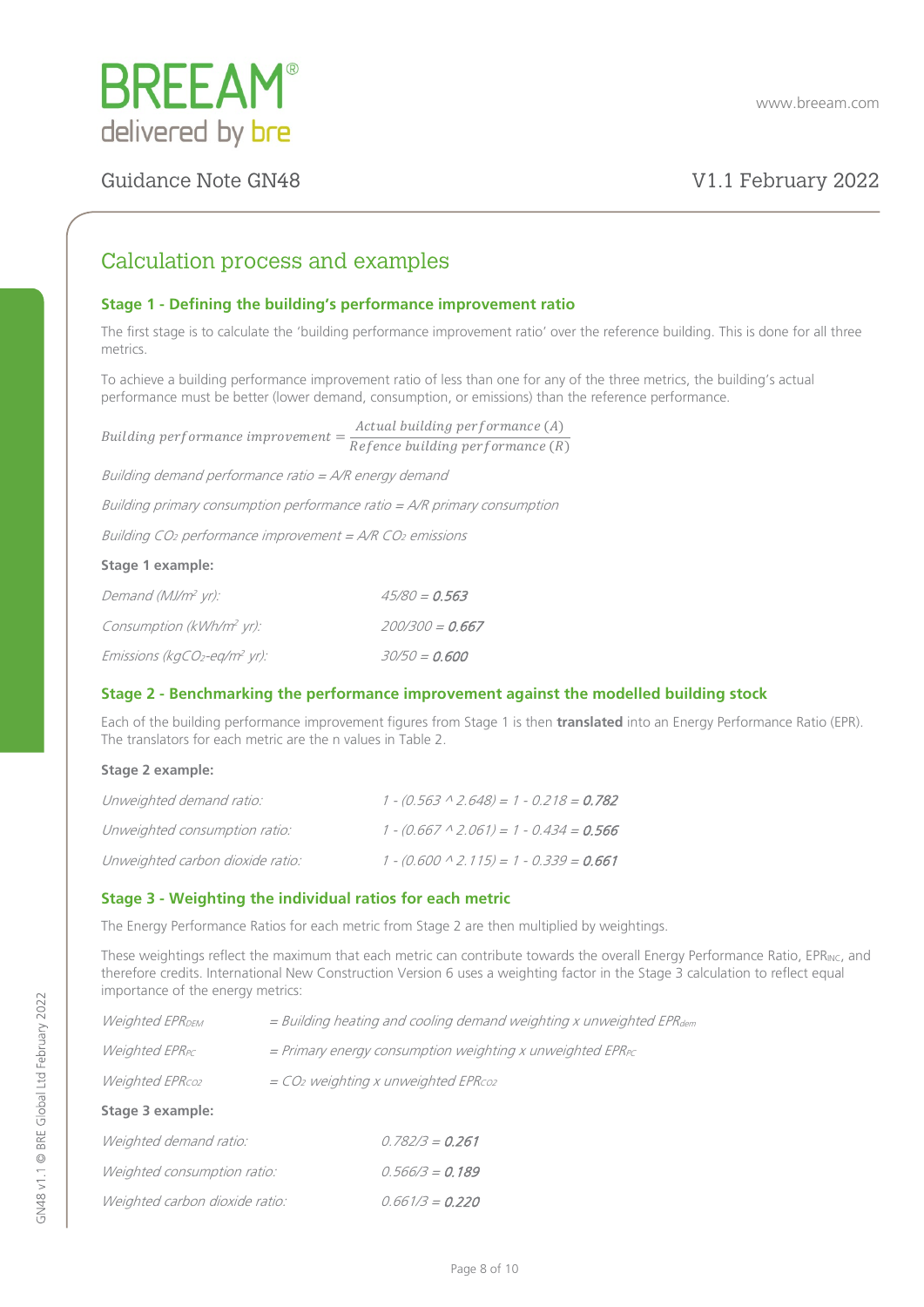

In this example, all 3 metrics are assessed, so the unweighted EPRs are divided equally by 3.

If 2 metrics were assessed, each unweighted EPR is divided by 2.

If 1 metric is assessed, there is no change to the unweighted EPR before going to the next stage.

### **Stage 4 - Awarding the BREEAM credits**

The weighted Energy Performance Ratios for each metric from Stage 3 are totalled to give an overall Energy Performance Ratio for New Construction, EPR<sub>INC</sub>. This is then compared to the table of benchmarks to determine the number of credits awarded.

See the Ene 01 issue for the credits benchmark scale.

 $EPR<sub>DEM</sub> + EPR<sub>PC</sub> + EPR<sub>CO2</sub> = EPR<sub>INC</sub>$ 

**Stage 4 example:**

 $Overall EPR_{INC} =$  0.261 + 0.189 + 0.220 = 0.670

Look up the number of credits and the minimum standards achieved from the credit table in the technical manual.

No. of BREEAM credits: 6 BREEAM credits

EU Taxonomy – primary consumption improvement over minimum standards: 33.3%

This meets the minimum standard for an Excellent rating. It will also meet the minimum standard for an Outstanding rating if 4 credits for prediction of operational energy consumption are achieved.

In cases where the actual building performance values are worse than that of the reference building, this will result in an EPR of zero for that metric.

No credits will be awarded if the required parameter for the minimum energy performance standard for the reference building is lower than the actual building.